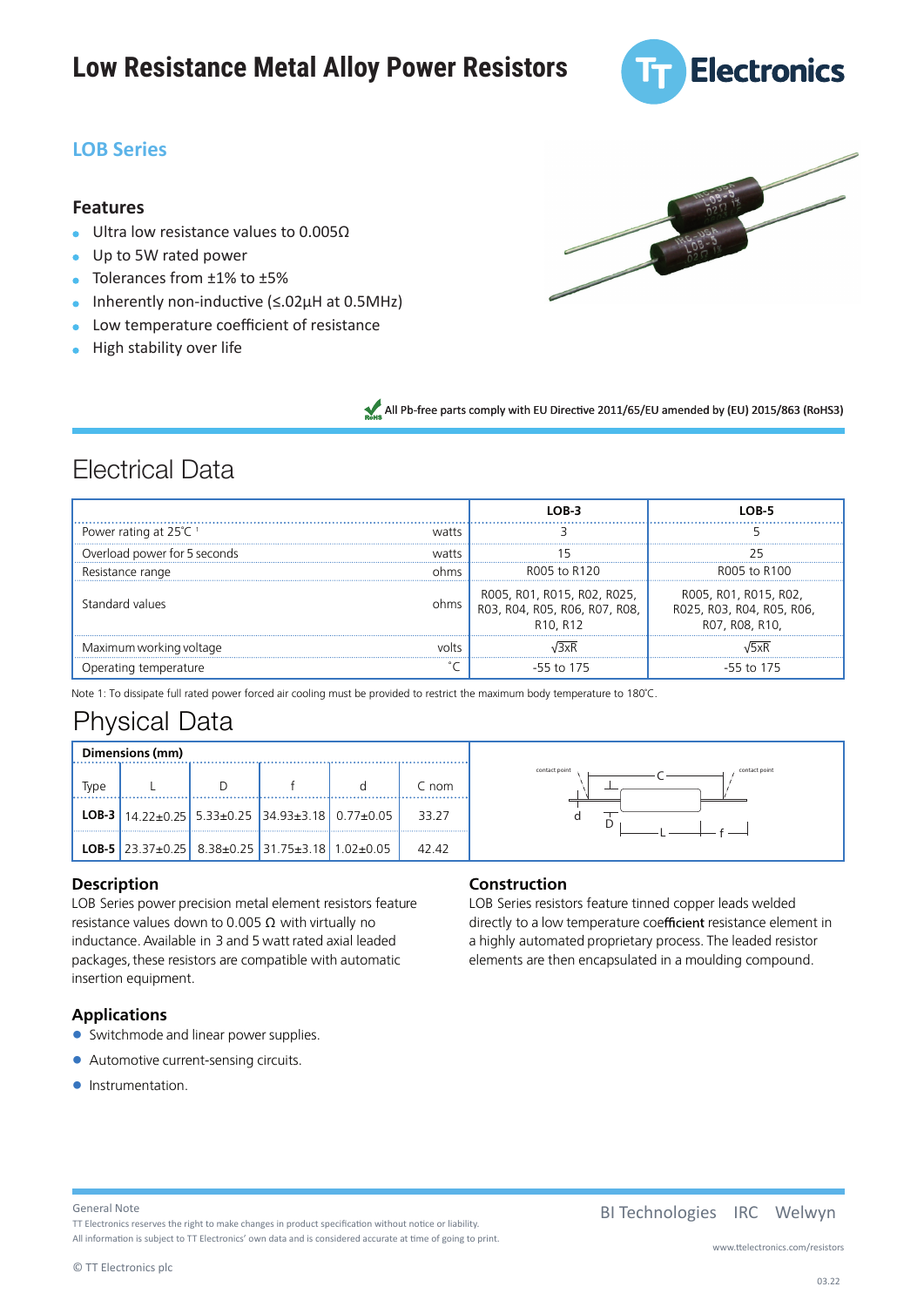

### **LOB Series** Element Resistors Element Resistors

Dower ders



#### **Temperature coefficient of resistance vs Resistance value** *Welwyn Components*



## Performance Data

**Power derating percentage vs**

| Test                   | <b>MIL-STD 202</b> | MAX % AR*   | Unit          |
|------------------------|--------------------|-------------|---------------|
| Load Life (1000 hours) | Method 108         | $+1\%$      | $%$ $AR$      |
| Thermal Shock          | Method 107         | $+1\%$      | $%$ AR        |
| Vibration              | Method 204         | $\pm 0.5\%$ | % $\Lambda$ R |
| Mechanical Shock       | Method 213         | $\pm 0.5\%$ | % $\Lambda$ R |
| Dielectric strength    | Method 301         | $+0.5\%$    | % $\Lambda$ R |
| Insulation resistance  | Method 302         |             | ohms          |

**Packaging** \*±0.0005 ohm allowance for test/contact error. \*±0.005 ohm allowance for test/contact error.

### **Packaging** Resistors are supplied taped and reeled.

Resistors are supplied taped and reeled (see Ordering Procedure for reel quantities.) The taping dimensions are  $\qquad \qquad \qquad \qquad \qquad$ shown below.

| Taping dimensions, inches (mm) |       |                                                  |                           |  |
|--------------------------------|-------|--------------------------------------------------|---------------------------|--|
| Tvpe                           | a max |                                                  |                           |  |
|                                |       | LOB-3   0.031 (0.8)   2.5±0.031 (63.5±0.8)       | $0.4\pm0.015(10.2\pm0.4)$ |  |
|                                |       | LOB-5   $0.031(0.8)$   $2.5\pm0.031(63.5\pm0.8)$ | $0.4\pm0.015(10.2\pm0.4)$ |  |



#### **General Note** General Note

TT electronics reserves the right to make changes in product specification without notice or liability. TT Electronics reserves the right to make changes in product specification without notice or liability.

All information is subject to TT electronics' own data and is considered accurate at time of going to print. All information is subject to TT Electronics' own data and is considered accurate at time of going to print.

BI Technologies IRC Welwyn